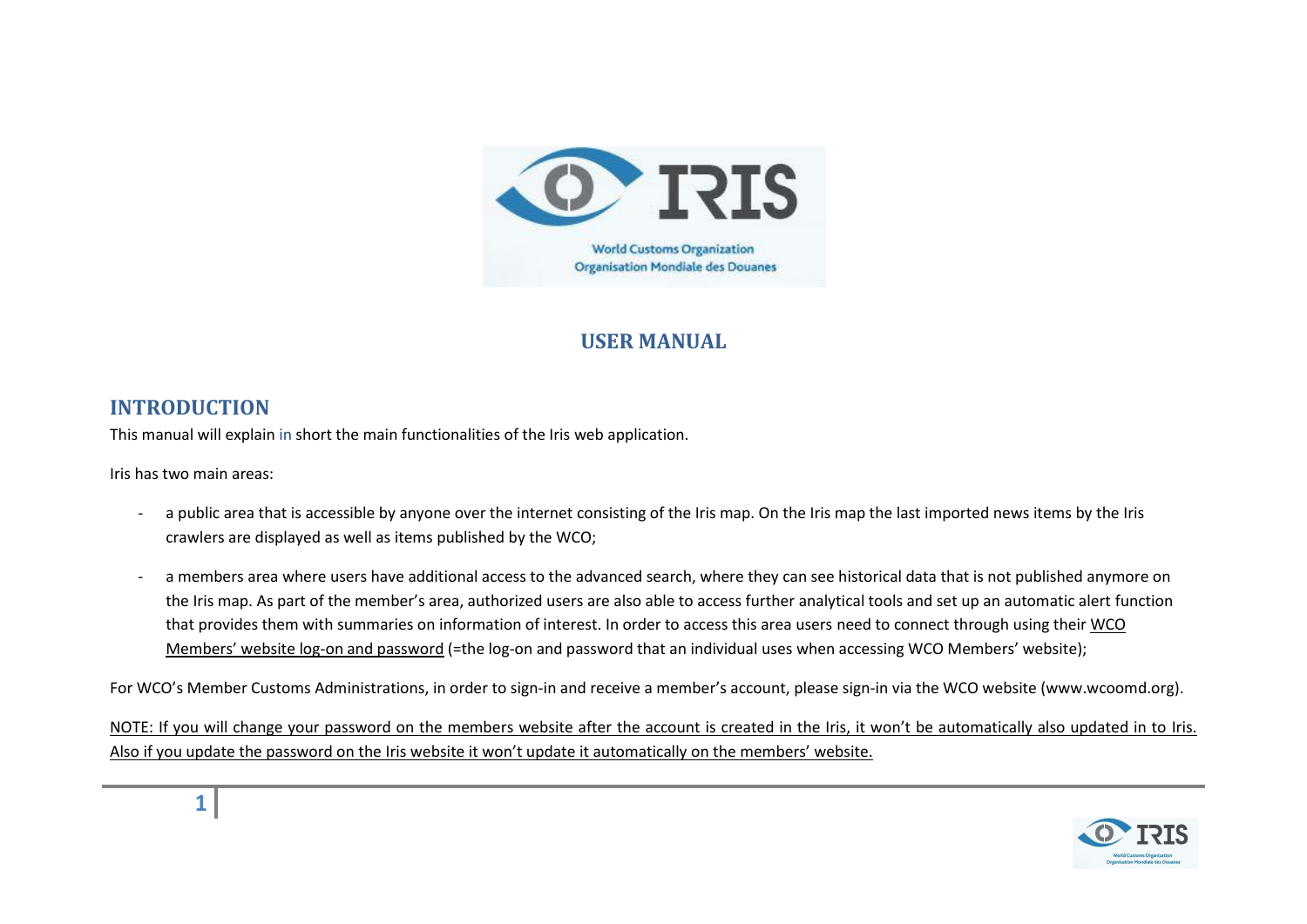#### **IRIS MAP**



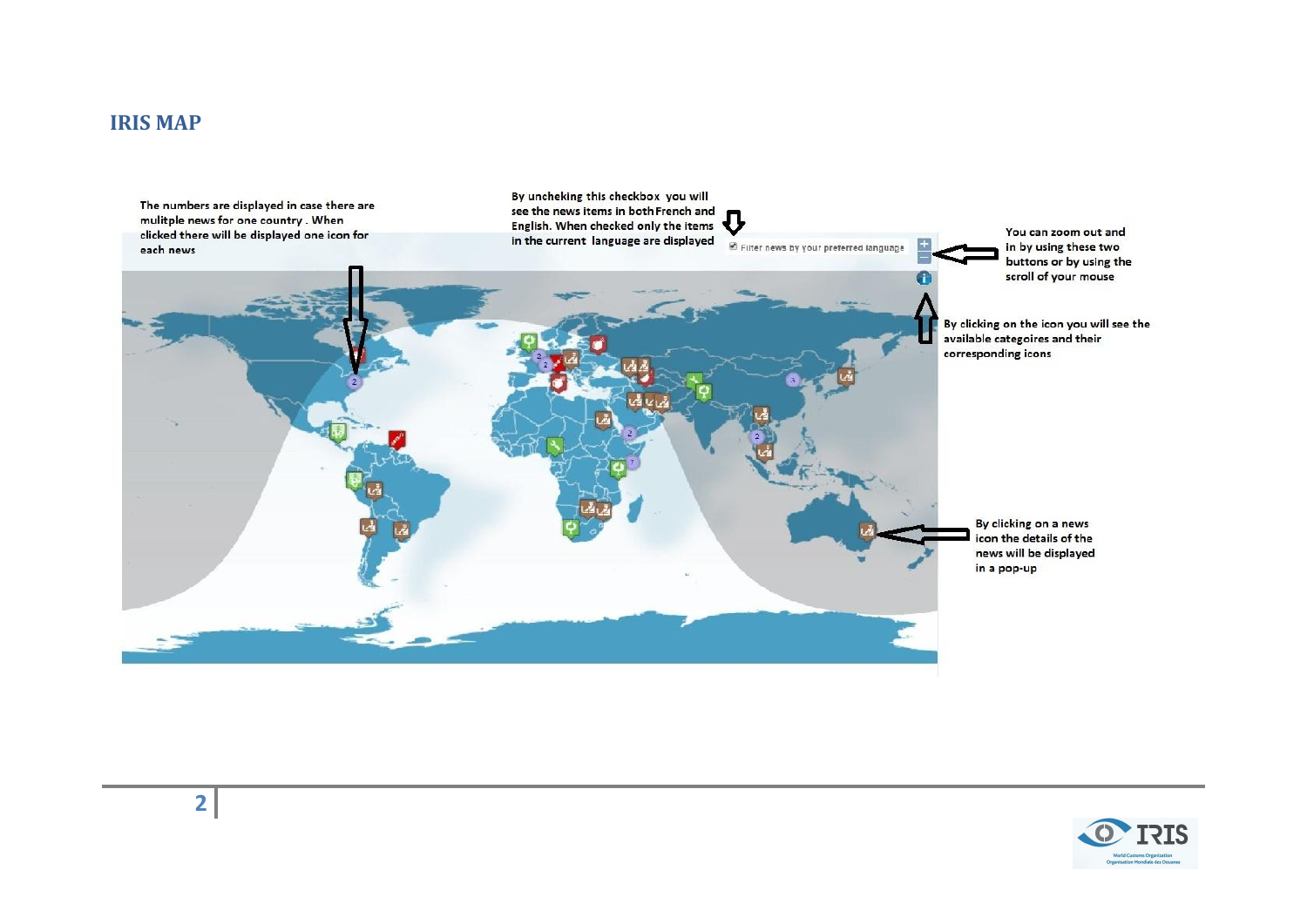#### **NEWS AREA**





**3**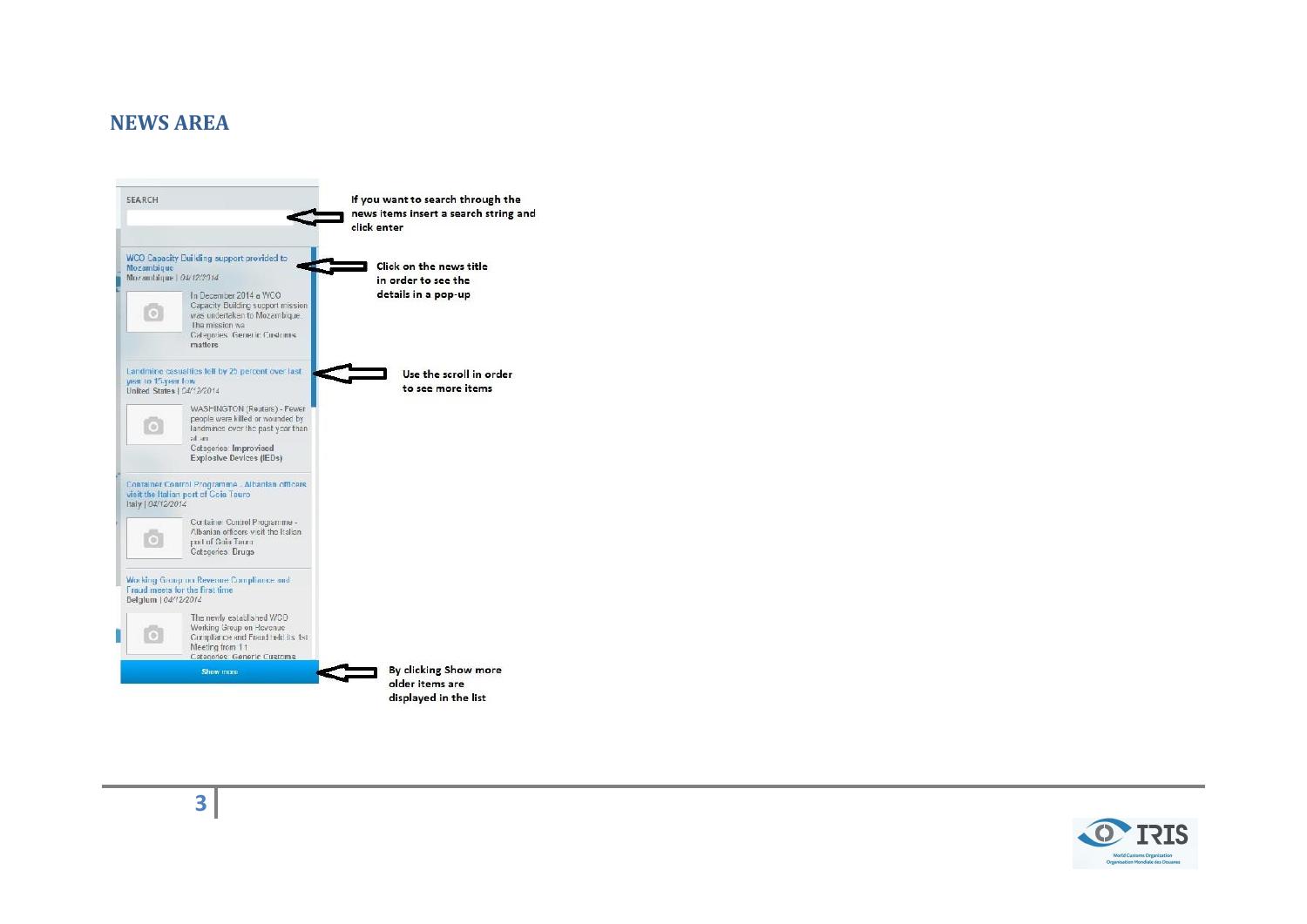# **CONNECT (…to the Members Area)**

| <b>World Customs Organization</b><br><b>Organisation Mondiale des Douanes</b> | & Connect                                                                                     |
|-------------------------------------------------------------------------------|-----------------------------------------------------------------------------------------------|
|                                                                               |                                                                                               |
| <b>SIGN IN</b><br>Username                                                    | Click on connect in<br>order to access the<br>login page. The link is<br>displayed on all the |
| Password                                                                      | pages.                                                                                        |
| $\Box$ Remember me                                                            |                                                                                               |
| Insert your username<br>Sign in<br>and password and                           |                                                                                               |
| press sign in                                                                 |                                                                                               |

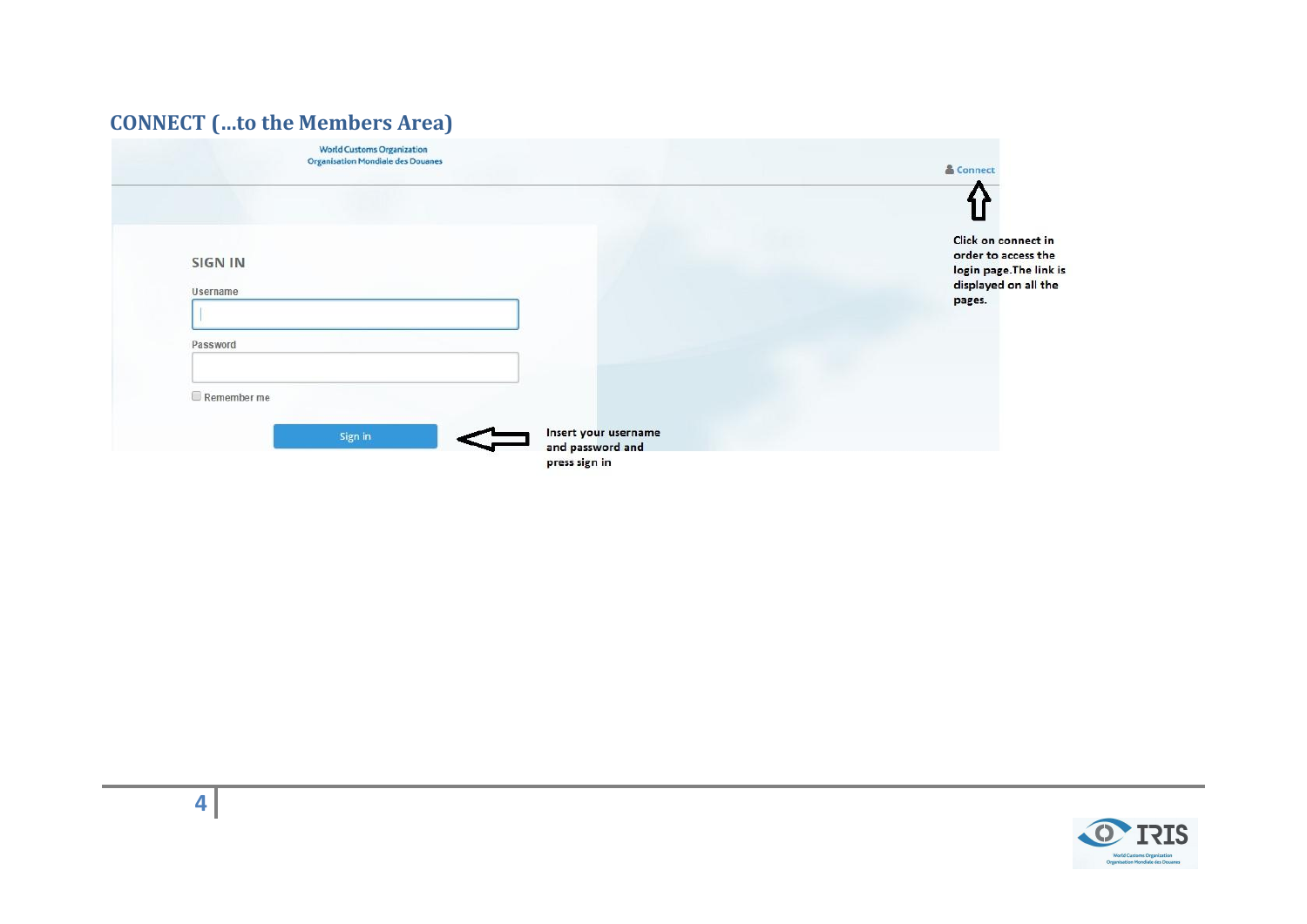## **Advanced Search (Members Area)**





**5**